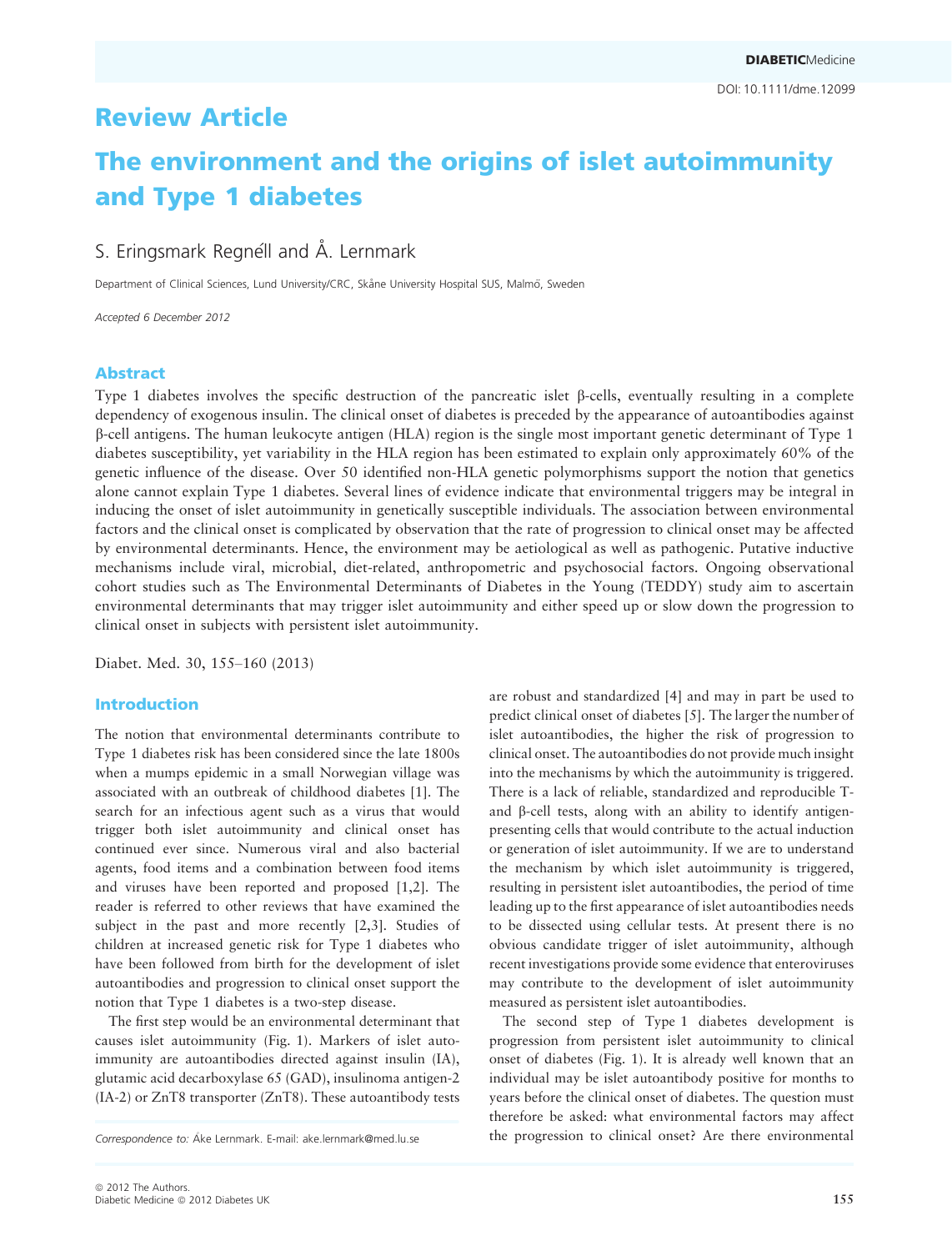

FIGURE 1 Type 1 diabetes is viewed as a two-step disease. Children may be born with increased genetic risk for Type 1 diabetes. Environmental factors during pregnancy or during neonatal and infancy are thought to induce step one: islet or b-cell autoimmunity marked by the appearance of autoantibodies against insulin (IAA), glutamic acid decarboxylase 65 (GADA), insulinoma antigen-2 (IA-2A), ZnT8 transporter (ZnT8A), alone or in combination. Persistent islet autoantibodies also mark step two, progression to clinical onset of Type 1 diabetes.

factors that are able to slow down progression? Also, are there factors that speed up the progression?

In this brief review, we will first discuss the possible role of environmental factors for step one, i.e. induction of islet autoimmunity. Next, we will examine evidence that environmental factors may affect step two of the disease process, i.e. the progression from islet autoimmunity to clinical onset.

#### Genetics and the environment

The proband-wise concordance of Type 1 diabetes is approximately 30–50% for monozygotic twins, and approximately 8% in dizygotic twins. The importance of a genetic predisposition for the development of islet autoimmunity against b-cell autoantigen is clear not only in humans, but also in a number of laboratory rodents spontaneously developing autoimmune diabetes. Genetic variability in the human leukocyte antigen (HLA) region has been estimated to explain more than half of the genetic influence in Type 1 diabetes, while over 50 identified non-HLA polymorphisms account for the other half [6]. The reason to briefly review the association between HLA and islet autoimmunity, Type 1 diabetes, or both, is the well-known association between HLA and immune responses to infectious agents. It is as important to ask the question, which virus or bacterial peptides are able to bind to Type 1 diabetes-associated HLA-DQ, as it is to find out which autoantigen peptides bind or do not bind to the trimolecular complex.

#### Human leukocyte antigen

The HLA system is located on chromosome 6p21 and contains many genes related to the immune system. It is a hugely polymorphic region of the human genome and is divided into three classes, of which class II is the major genetic susceptibility determinant for Type 1 diabetes. HLA class II proteins include the heterodimers coded for at the DP, DQ, and DR loci. Each heterodimer consists of two chains, designated  $\alpha$  and  $\beta$ . Specific alleles at the DRB1, DQA1 and DQB1 loci are particularly strongly associated with Type 1 diabetes. The main mechanism of action of the DR and DQ molecules in Type 1 diabetes aetiology is the peptide-binding activity of the HLA class II molecules in antigen-presenting cells (APCs) for T lymphocyte peptide recognition [7]. There are two extended haplotypes that may account for as many as nearly 90% of all children and adolescents who develop Type 1 diabetes [8]. The genotype of highest risk is DRB1\*03:01-DQA1\*05:01-DQB1\*02:01/ DRB1\*04:xx-DQA1\*03:01-DQB1\*03:02. This heterozygous genotype is commonly referred to as DR3/DR4 or DQ2/8 [9]. The data in Table 1 illustrate that DQ8 or DQ2 in combination with either DQ6.4, DQ5.1, DQ4 or DQ6.3 may account for as many as 69% of all children and adolescents with Type 1 diabetes diagnosed before 18 years of age. The same genotypes account for 14% of the general population. As the lifetime risk in Sweden is approximately 1.5% only, some subjects are exposed to an environmental exposure that trigger islet autoimmunity (Fig. 1). It is important to note that DQ6.4, DQ5.1, DQ4 or DQ6.3 are only a risk together with DQ8 or DQ2. These haplotypes are not risk factors by themselves. Indeed, some HLA haplotypes have a protective effect—the DRB1\*15:01-DQA1\*01:02-DQB1\*06:02 haplotype, for instance, was found in 20% of a studied population, but only occurred among 1% of patients with Type 1 diabetes and was essentially absent before 10– 12 years of age [10].

HLA class I alleles also contribute to the aetiology of Type 1 diabetes, although less so than class II. The HLA-A and HLA-B genes explain most of the residual influence of the HLA region after taking class II genes into account. HLA-B\*39 is of particular significance and is associated with a lower age at diagnosis of Type 1 diabetes [11]. HLA-A\*02 increases the risk of Type 1 diabetes in individuals with the high-risk class II DQ2/8 genotype, and HLA-A\*02:01 occurs in over 60% of patients with Type 1 diabetes. The class I heterodimers present shorter peptides than class II. The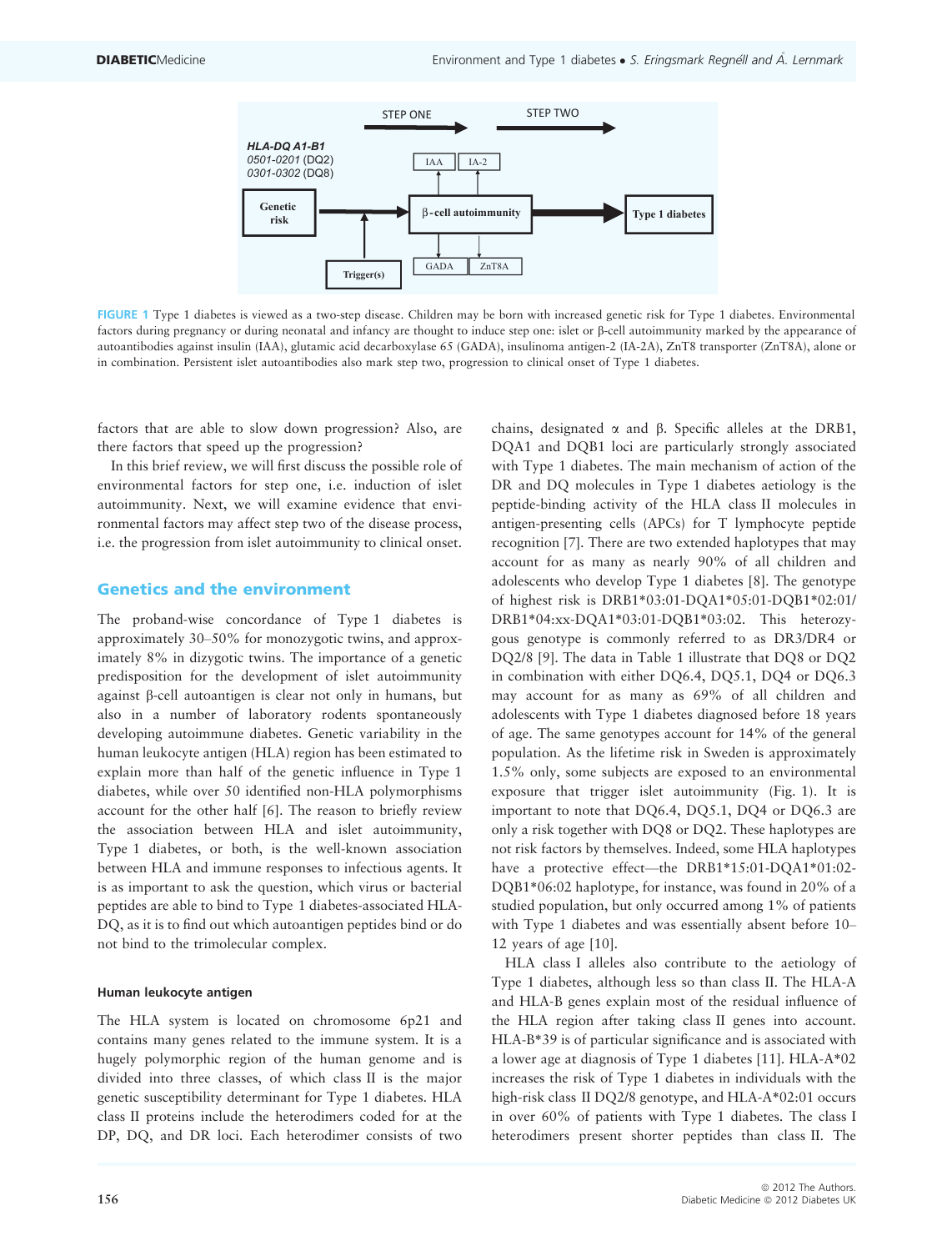| <b>Table 1 HLA</b> genotypes among patients with Type 1 diabetes |  |  |  |
|------------------------------------------------------------------|--|--|--|
| compared with the population genotype frequencies in Sweden      |  |  |  |

| HLA DO<br>genotype | $%$ among<br>Type 1<br>diabetes | $%$ in<br>population | Odds ratio | 9.5% CI      |
|--------------------|---------------------------------|----------------------|------------|--------------|
| 2/8                | 30                              | 3.5                  | 11.7       | $9.1 - 15.1$ |
| 8/8                | 11                              | 1.7                  | 7.5        | $5.2 - 10.8$ |
| 8/6.4              | $\overline{\mathcal{L}}$        | 1.2                  | 4.3        | $2.6 - 6.6$  |
| 8/5.1              | 10                              | 2.7                  | 3.8        | $2.8 - 5.1$  |
| 8/4                | 5                               | 1.4                  | 3.7        | $2.5 - 5.6$  |
| 2/2                | 5                               | 1.7                  | 3.0        | $2.0 - 4.4$  |
| 8/6.3              | $\mathcal{E}$                   | 2.0                  | 1.6        | $1.1 - 2.4$  |
| Total<br>frequency | 69%                             | 14%                  |            |              |

Data from Delli et al. [43].

trimolecular complex is particularly important to direct cytotoxic CD8 + T cells towards cells that have been infected with a virus, as virus peptides are presented on class I heterodimers.

#### Non-HLA genes of importance to the interaction with the environment

A host of genes outside the HLA region have been found to be associated with the risk for Type 1 diabetes [12]. Their individual effects are small compared with HLA-DQ, but would nevertheless contribute either to the risk of islet autoimmunity or to progression to clinical onset in subjects who hade developed islet autoimmunity. Among the strongest non-HLA genes influencing Type 1 diabetes risk is protein tyrosine phosphatase, non-receptor type 22 (PTPN22), located on the short arm of chromosome 1. The protein down-regulates the immune response by inhibiting Tcell antigen receptor (TCR) signalling, and some singlenucleotide polymorphisms (SNPs) are associated with several types of autoimmune diseases. It has been hypothesized that a gain-of-function mutation increasing PTPN22 activity would raise the threshold required for effective T-cell antigen receptor signalling in developing thymocytes, resulting in a lack of negative selection of autoreactive T cells [13]. Hence, it may be speculated that this particular genetic risk factor may be more important to promote progression to diabetes in the islet autoantibody-positive cases than to initiating islet autoimmunity in them.

Insulin is a major  $\beta$ -cell autoantigen in Type 1 diabetes, so it is unsurprising that polymorphisms of the insulin (INS) gene contribute to disease susceptibility. The INS gene is located on chromosome 11 and shows polymorphism in its promoter region. Predisposition to Type 1 diabetes is dependent on a variable number of tandem repeat polymorphisms, with shorter repeats conferring risk and longer repeats providing protection [9]. It is unclear if environmental factors are important to the risk conferred by this genetic factor.

The interleukin-2 receptor- $\alpha$  (IL2RA) that binds interleukin-2 (IL-2) is encoded on chromosome 10 and is expressed on T cells including regulatory T cells. These cells require IL-2 for their growth and survival. Risk variants of IL2RA may impair the function of regulatory T cells, although several other mechanisms have been proposed for the role of IL2RA in autoimmunity [12]. The influence of environmental factors such as virus infections on the function and expression of IL2RA remains to be determined.

Of particular importance to the present analysis of possible effects of environmental factors is the interferon-induced with helicase C domain 1 (IFIH1). IFIH1 is an intracellular detector of viral RNA that mediates the immune response [14]. Reduced IFIH1 expression and protein function protects from Type 1 diabetes, possibly because IFIH1 may be able to stimulate autoreactive T cells during viral infection. The common variant of IFIH1 provides risk, whereas the rare variants confer protection. Some rare variants in the IFIH1 gene are more strongly associated with disease risk than common polymorphisms [14]. The IFIH1 is of particular interest as it may be associated with the risk for islet autoimmunity rather than with risk of diabetes in islet autoantibody-positive individuals.

#### The environment and the risk for islet autoimmunity—step one

Autoantibodies against GAD65, insulinoma-associated antigen-2, insulin and zinc T8 transporter precede the clinical onset of Type 1 diabetes, with over 94% of patients having one or several of these autoantibodies at the time of diagnosis [15,16]. Subjects may lose islet autoantibodies prior to the clinical onset. A study on twins discordant for Type 1 diabetes concluded that non-shared environmental factors strongly influence the appearance of autoantibodies [17], but the nature of these environmental exposures remains poorly understood. Current data, mainly in children born to mothers with diabetes or having a father with the disease suggest that enterovirus infections alone [17] or enterovirus combined with exposure to gluten [18] may induce islet autoantibodies. Further studies of sufficiently large cohorts such as The Environmental Determinants of Diabetes in the Young (TEDDY) will be needed to identify the possible relation between infections, diet exposures, or both, and appearance of islet autoantibodies. Identifying the environmental triggers of islet autoimmunity thus holds enormous primary prevention therapeutic potential.

#### The environment and the risk for diabetes in the islet autoimmunity positive—step two

Because of the seasonal variation of Type 1 diabetes onset, a viral contribution to the aetiology of the disease has long been considered. It has been hypothesized that certain viruses may possess a pancreatic tropism, leading to either direct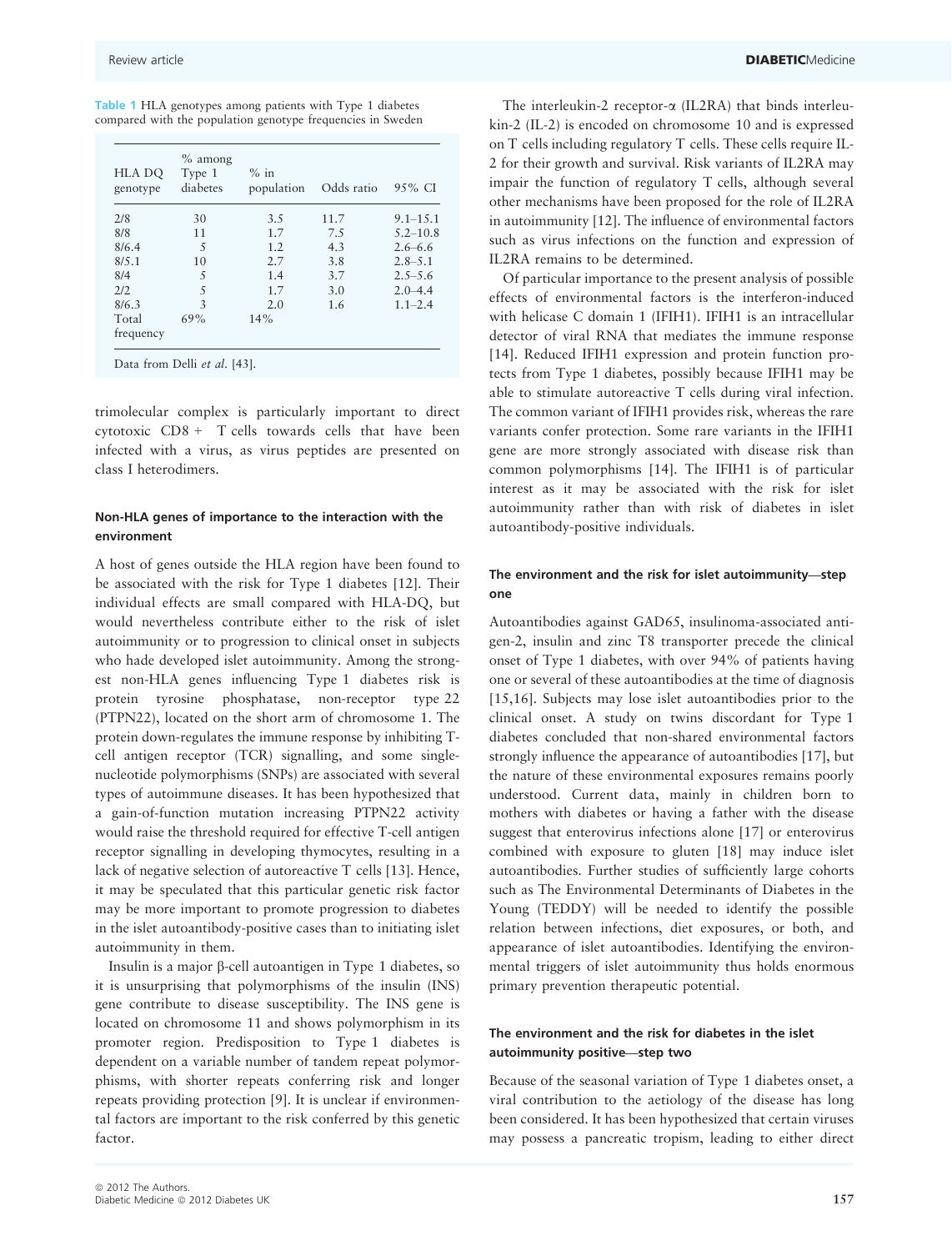lysis or immune-mediated destruction of b-cells. Several types of viruses have been implicated, yet studies on their relation to Type 1 diabetes have generally yielded weak and non-reproducible results [19]. These results from early studies are not surprising as the prodrome of islet autoimmunity was neither fully understood nor appreciated. Any infection close to the clinical onset of Type 1 diabetes therefore has to be questioned whether it was a trigger or merely an accelerator of an ongoing islet autoimmunity (Table 2). Numerous publications on the relationship between viruses and Type 1 diabetes therefore have to be reconsidered. Were they a trigger of islet autoimmunity or an accelerator?

A recent report in the Diabetes and Autoimmunity Study in the Young (DAISY) study of islet autoantibody positive indicates that enterovirus infection of children with persistent islet autoantibodies accelerated the disease progression, shortening the time to clinical onset of Type 1 diabetes [20]. It thus appears that further knowledge about the precise virus serotypes related to islet autoimmunity, Type 1 diabetes, or both, is needed before vaccines or other therapies directed against enteroviruses can be developed.

In comparison with viruses, the relation of bacteria to Type 1 diabetes has so far been given little attention. Yet, some studies of recent years suggest that intestinal microbiota may affect the development of islet autoimmunity, Type 1 diabetes, or both. For instance, spontaneous diabetes in non-obese diabetic (NOD) mice may be affected by the microbial environment in the animal housing facility, or by exposure to microbial stimuli such as injection with mycobacteria or various microbial products [21]. NOD mice lacking MyD88 protein (an adaptor for multiple innate immune receptors that recognize microbial stimuli) develop Type 1 diabetes if their gut is free of germs, yet avoid the disease if their microbiota represents that normally found in humans [22]. It has been proposed that modern standards of hygiene have reduced exposure to microbes, which could diminish protective immunity throughout childhood and increase susceptibility to autoimmune diseases (the 'hygiene hypothesis') [2].

Table 2 Possible differences of genetic and environmental factors that may affect step one islet autoimmunity and step two progression to Type 1 diabetes

| Environmental factor                 | Step one | Step two |  |
|--------------------------------------|----------|----------|--|
| Gestational events                   | $^{+++}$ | $^{++}$  |  |
| HLA-DQ genotype                      | $+++++$  | $++$     |  |
| Non-HLA genes                        | $^{++}$  | $+++++$  |  |
| Virus infection $(1-3$ years of age) | $+++++$  | $^+$     |  |
| Virus infection $(> 3$ years of age) | $^{++}$  | $++++-$  |  |
| Microbiome                           | ∍        |          |  |
| Vitamin A and vitamin D deficiencies | $^{++}$  |          |  |
| Overweight or obese (teenagers)      | $^{+}$   |          |  |

#### Diet—vitamins, breastfeeding, cow's milk, gluten and additional factors

Vitamin A and vitamin D both influence the immune system, and so it has long been thought that they may affect autoimmunity [23]. Studies on vitamin A in humans with Type 1 diabetes are limited, but the literature on vitamin D is extensive. In a large-scale prospective study of a Finnish population, high-dose vitamin D supplementation significantly reduced the risk of developing Type 1 diabetes during the 30-year follow-up period [24]. A meta-analysis of five observational studies found that the risk of Type 1 diabetes was significantly reduced in infants who were supplemented with vitamin D compared with those who were not, with some evidence indicating that a high dosage was more beneficial than a low one [25]. Although some aspects of vitamin D in relation to islet autoimmunity, Type 1 diabetes, or both, remain controversial, there seems to be a beneficial effect, possibly by suppressing immune responses (Table 2). Studies on additional vitamins and minerals are limited [26].

Cow's milk has been suggested as a trigger of Type 1 diabetes, especially since cross-reactivity was found between bovine and human insulin [27]. Studies of cow's milk in relation to Type 1 diabetes have, however, led to contradictory results, with some reporting early exposure to cow's milk as a predisposing factor, while others found no causality [28]. Recent findings that polymorphisms in the PTPN22 gene are associated with Type 1 diabetes among children exposed to cow's milk before 6 months, but not after, suggest that an interplay between genetic and environmental factors could explain the contradictory findings on the significance of exposure to cow's milk in Type 1 diabetes [29]. Again, it is not clear whether the most important factor is the trigger of islet autoimmunity or progression to Type 1 diabetes once islet autoantibodies are persistent.

The duration of breastfeeding, related to the age of introduction to cow's milk, has been suggested to defend against autoimmunity. Putative protective mechanisms of breast milk include secretory antibodies, enhancement of the infant's own immune responses, increased  $\beta$ -cell proliferation, or delayed exposure to foreign food antigens. However, the literature is once again conflicting, with studies showing a protective effect, no effect, or even a predisposing effect [30,31].

In addition to the substances mentioned above, there is limited evidence that numerous other nutriments and chemicalsmay affect the risk forislet autoimmunity, Type 1 diabetes, or both. Omega-3 fatty acids [32], fruit and berry juices [33], and N-nitroso compounds needs further consideration [34].

#### Anthropometric and psychosocial factors

Increased birthweight and early childhood weight gain are risk factors for subsequent development of Type 1 diabetes, according to a meta-analysis of the subject [35]. The authors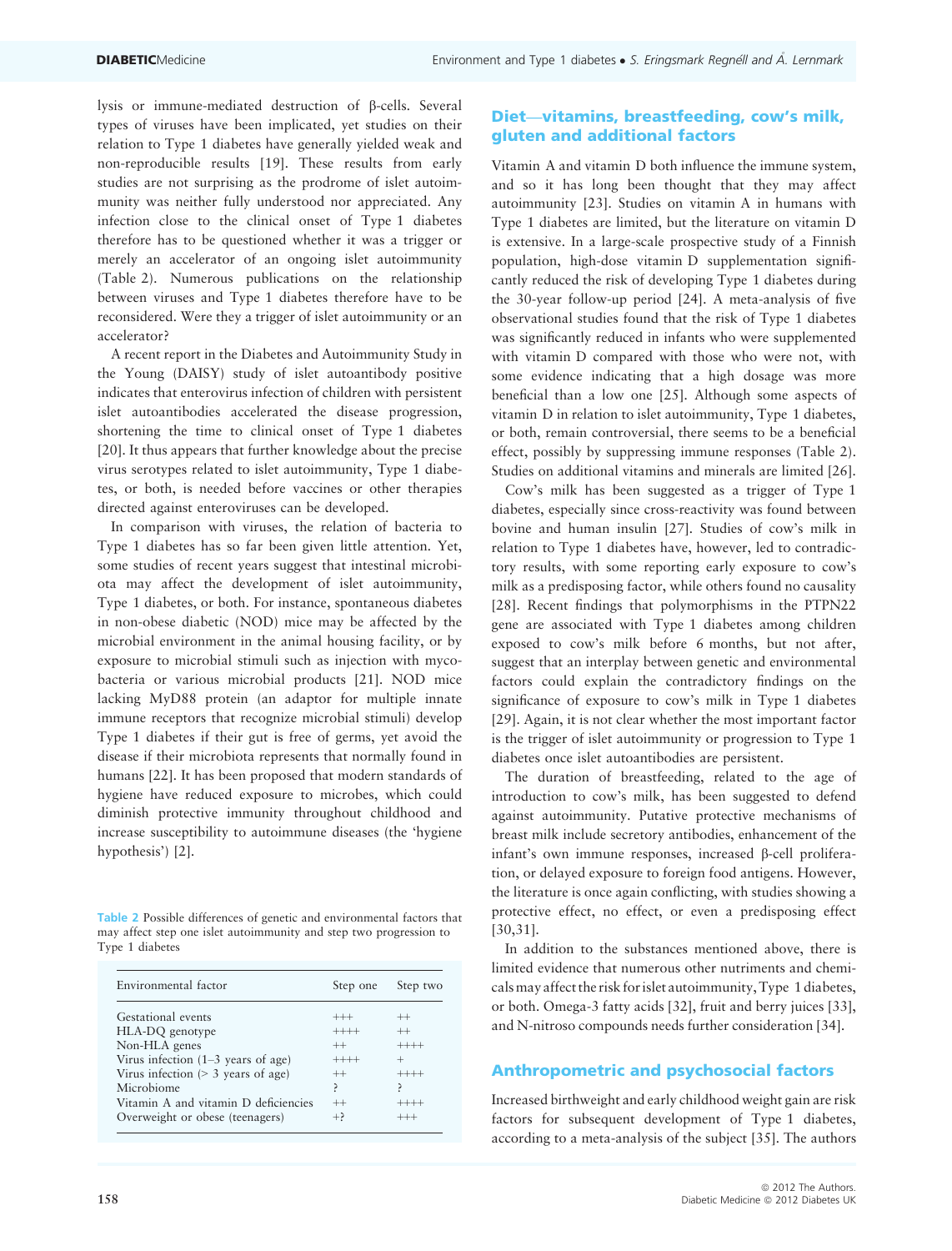propose that maternal gestational diabetes and overweight lead to antenatal overstimulation of fetal b-cells, or an association between genetic factors increasing body weight and the risk of diabetes. The weakness of the analysis is that islet autoimmunity has not been distinguished from clinical onset of Type 1 diabetes. Surrogate markers of insulin resistance and BMI predict progression to Type 1 diabetes in subjects with islet autoimmunity, and weight gain in early life may predict risk of islet autoimmunity in children with a firstdegree relative with Type 1 diabetes [36], although other studies have failed to show that excess body weight and insulin resistance influence autoantibody frequency [37]. Certain HLA genotypes linked to diabetes are associated with increased BMI, suggesting that an interplay of genetic and environmental factors affects the role of body weight and childhood obesity in Type 1 diabetes [38]. HLA genotypes conferring risk of Type 1 diabetes have been associated with increased relative birthweight, indicating that these HLA genotypes moderate intrauterine growth [39]. Hence, the epidemiological observation that high birthweight is a risk factor for Type 1 diabetes could result from the effect of HLA variations on antenatal growth [40]. Gestational factors resulting in increased birthweight may be related to islet autoimmunity rather than clinical onset of Type 1 diabetes.

Children with Type 1 diabetes may show accelerated linear growth compared with children without diabetes [41]. This study demonstrated that, when corrected for mid-parental height, children developing diabetes were taller at birth than non-HLA- but not taller than HLA-matched control subjects. Children with diabetes had increased midparental height-corrected height up to 18 months of age compared with both HLA- and non-HLA-matched control subjects. These results show that high-risk HLA affects antenatal growth, but that other factors may explain the increased post-natal linear growth in children developing Type 1 diabetes [41].

Psychological mechanisms are linked to hormonal and neuronal signals, and psychological stress may increase insulin resistance, thus burdening the  $\beta$ -cells. Low socioeconomic status, high maternal age and psychosocial strain in families, for example, divorce, serious illness or parenting stress, have been identified as risk factors for both persistent islet autoantibodies, Type 1 diabetes, or both [42].

#### **Conclusions**

There is great promise to begin to understand the possible role of the environment and the origins of Type 1 diabetes. Most importantly is the recognition and growing understanding that the clinical onset of Type 1 diabetes most often will be preceded by islet autoimmunity. The islet (or  $\beta$ -cell) autoimmunity is defined by islet autoantibodies against one or, more often, several islet autoantigens, such as insulin, GAD65, IA-2 and ZnT8. Current islet autoantibody assays appear robust and the inter-laboratory variation is diminished through international serum exchange exercises to standardize the analyses. The possible role of the environment and the origins of Type 1 diabetes therefore need to be revised. Do environmental factors trigger islet autoimmunity, i.e. islet autoantibodies in subjects at genetic risk, accelerate the disease progression in islet autoantibody positive subjects, or both? It is unproblematic to appreciate that many prior studies on environmental factors at the time of clinical onset of Type 1 diabetes need to be reinterpreted. Was it a trigger or an accelerator of an already established, subclinical disorder of islet autoimmunity that was present at the time of clinical diagnosis? The concept of a two-step disease—islet autoimmunity and clinical onset of Type 1 diabetes in the islet autoantibody positive—should help to eventually understand the role of the environment in the aetiology of islet autoimmunity and Type 1 diabetes.

#### Funding sources

The research in the authors' laboratory is funded in part by the National Institutes of Health (DK063861), Juvenile Diabetes Research Foundation, Swedish Research Council, Skåne County Council for Research and Development, Swedish Diabetes Foundation, and the Lund University Medical Faculty for a fellowship (SER).

#### Competing interests

AL is a member of the scientific advisory boards of Diamyd Medicals, Stockholm, Sweden, Zealand Pharma A/S, Copenhagen, Denmark and Probi AB, Lund, Sweden.

#### References

- 1 Yoon JW. The role of viruses and environmental factors in the induction of diabetes. Curr Top Microbiol Immunol 1990; 164: 95– 123.
- 2 Bach JF, Chatenoud L. The hygiene hypothesis: an explanation for the increased frequency of insulin-dependent diabetes. Cold Spring Harb Perspect Med 2012; 2: a007799.
- 3 Boettler T, von Herrath M. Protection against or triggering of Type 1 diabetes? Different roles for viral infections. Expert Rev Clin Immunol 2011; 7: 45–53.
- 4 Torn C, Mueller PW, Schlosser M, Bonifacio E, Bingley PJ. Diabetes Antibody Standardization Program: evaluation of assays for autoantibodies to glutamic acid decarboxylase and islet antigen-2. Diabetologia 2008; 51: 846–852.
- 5 Sosenko JM, Krischer JP, Palmer JP, Mahon J, Cowie C, Greenbaum CJ, et al. A risk score for type 1 diabetes derived from autoantibody-positive participants in the Diabetes Prevention Trial —Type 1. Diabetes Care 2008; 31: 528–533.
- 6 Pociot F, Akolkar B, Concannon P, Erlich HA, Julier C, Morahan G, et al. Genetics of type 1 diabetes: what's next? Diabetes 2010; 59: 1561–1571.
- 7 Todd JA. Etiology of type 1 diabetes. Immunity 2010; 32: 457– 467.
- 8 Sanjeevi CB, Falorni A, Kockum I, Hagopian WA, Lernmark A. HLA and glutamic acid decarboxylase in human insulin-dependent diabetes mellitus. Diabet Med 1996; 13: 209–217.